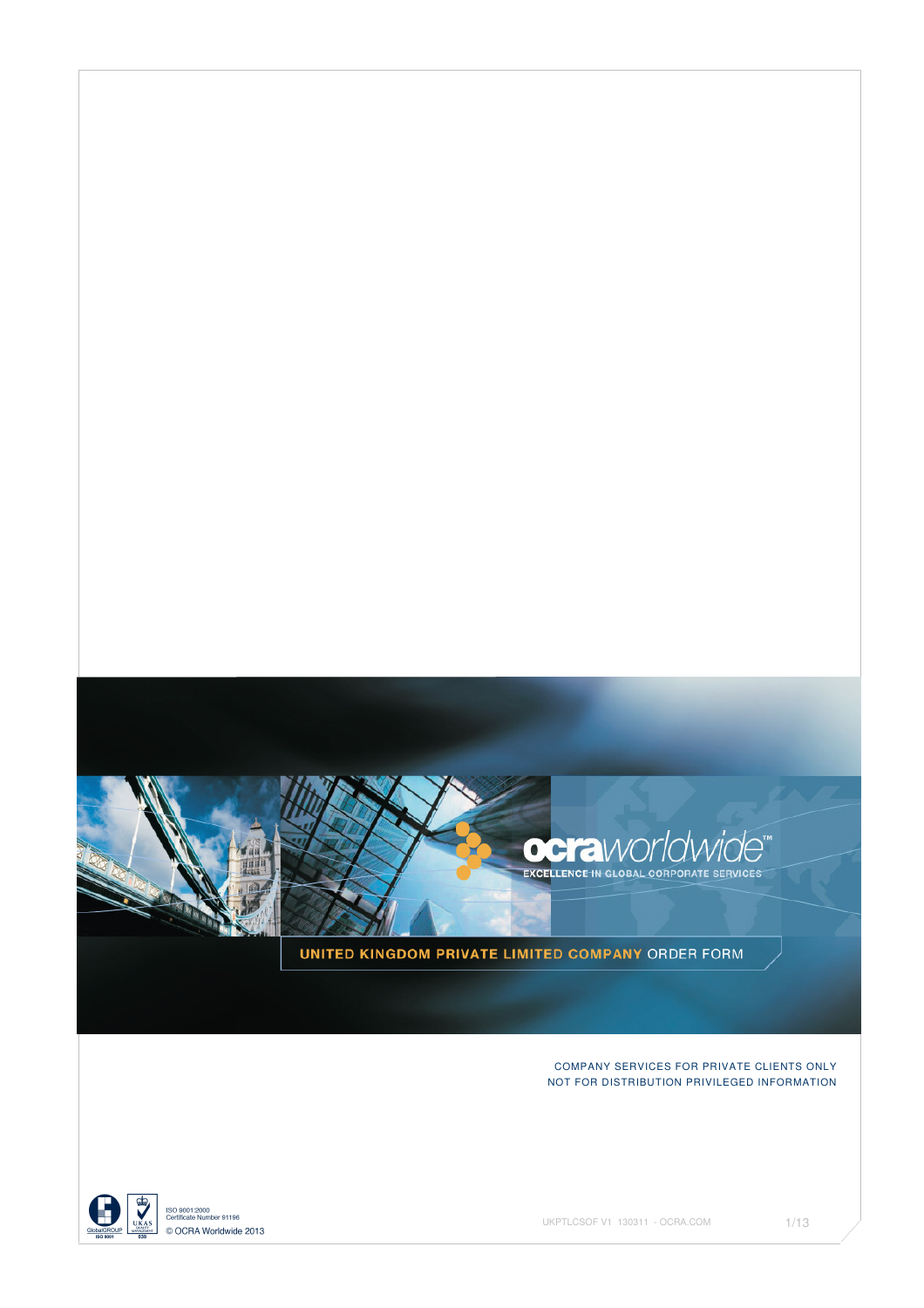This order form leads you through a simple step by step procedure.

- **Section 1** About the proposed United Kingdom Private Limited Company
- **Section 2** Company management and ownership structure
- **Section 3** Persons and legal entities connected to the company
- **Section 4** Services and related matters
- **Section 5** Payment of fees
- **Section 6** Formalities

Should you require assistance completing this form please contact your consultant.

Client engagement procedures are found within Appendix A attached hereto. Please refer to our terms of business which can be found on our website www.ocra.com.

Please complete this form in BLOCK CAPITALS and send by fax or email to the consultant dealing with your affairs and then send the signed original together with the supporting documentation to:

OCRA (Isle of Man) Limited or OCRA (London) Limited Grosvenor Court 14 Hanover Street Tower Street Mayfair Ramsey **London** Isle of Man IM8 1JA United Kingdom W1S 1YH

Email: ocra@ocra.com Email: ocrauk@ocra.com

Tel: +44 1624 811000 Tel: +44 (20) 7317 0600 Fax: +44 1624 811001 Fax: +44 (20) 7317 0610

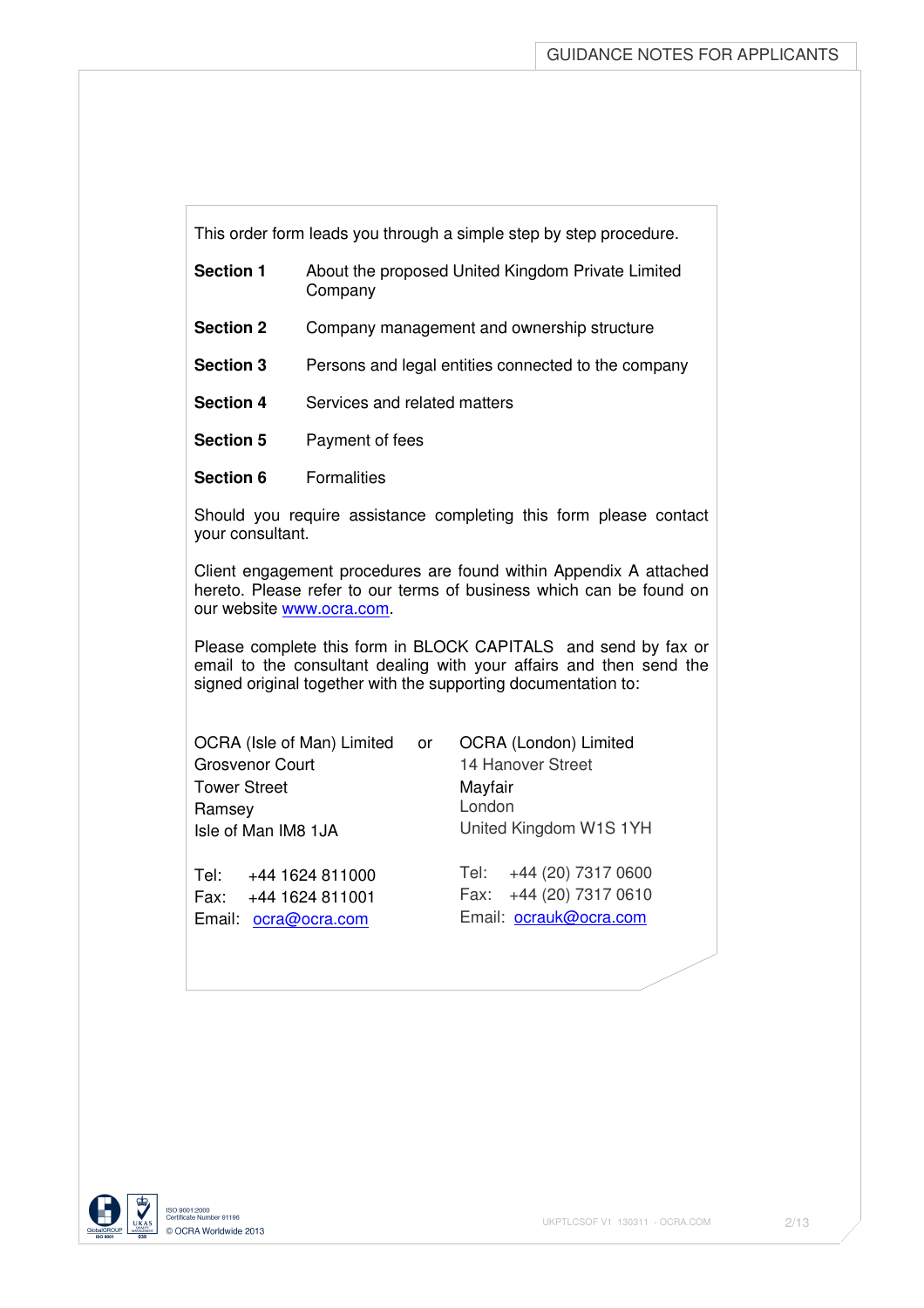|                                |                                                                | <b>1.0 - ABOUT THE PROPOSED UNITED KINGDOM PRIVATE LIMITED COMPANY</b>                                                                                                                                                                                                                                                                                                      |                 |                      |              |
|--------------------------------|----------------------------------------------------------------|-----------------------------------------------------------------------------------------------------------------------------------------------------------------------------------------------------------------------------------------------------------------------------------------------------------------------------------------------------------------------------|-----------------|----------------------|--------------|
|                                |                                                                | Please provide the name of the country of incorporation (e.g. England and Wales)                                                                                                                                                                                                                                                                                            |                 |                      |              |
| Country of Incorporation:      |                                                                | $\Box$ England and Wales                                                                                                                                                                                                                                                                                                                                                    | $\Box$ Scotland |                      |              |
|                                |                                                                | 1.1 - ABOUT THE NAME OF THE PROPOSED UNITED KINGDOM PRIVATE LIMITED COMPANY                                                                                                                                                                                                                                                                                                 |                 |                      |              |
|                                |                                                                | Please provide a list of company names for the proposed company. If you have already reserved a pre incorporated company<br>please state in "first choice". For Private Limited Companies the name must end with the word Limited or the abbreviation LTD.                                                                                                                  |                 |                      |              |
| <b>First Choice</b>            |                                                                |                                                                                                                                                                                                                                                                                                                                                                             |                 | Suffix:              |              |
| Second Choice                  |                                                                |                                                                                                                                                                                                                                                                                                                                                                             |                 | Suffix:              |              |
| <b>Third Choice</b>            |                                                                |                                                                                                                                                                                                                                                                                                                                                                             |                 | Suffix:              |              |
|                                |                                                                | Have you selected this company name from our list of pre incorporated Companies                                                                                                                                                                                                                                                                                             |                 | $\Box$ Yes           | $\Box$<br>No |
|                                |                                                                | <b>1.2 - ABOUT THE SHARE CAPITAL OF THE PROPOSED UNITED KINGDOM COMPANY</b>                                                                                                                                                                                                                                                                                                 |                 |                      |              |
| paid up share capital is £1.   |                                                                | A United Kingdom Company can express its share capital in any currency, sterling is standard. Our standard pre-incorporated<br>Private Limited Companies are incorporated with a share capital of £1000 divided into 1000, £1 paid shares. The minimum                                                                                                                      |                 |                      |              |
|                                | Please answer the following questions:                         |                                                                                                                                                                                                                                                                                                                                                                             |                 |                      |              |
|                                | Please state the currency of the share capital if not Sterling |                                                                                                                                                                                                                                                                                                                                                                             |                 |                      |              |
|                                | Please state the authorised share capital if not standard      |                                                                                                                                                                                                                                                                                                                                                                             |                 |                      |              |
|                                |                                                                | 1.3 - PURPOSE OF COMPANY (Tick the appropriate box)                                                                                                                                                                                                                                                                                                                         |                 |                      |              |
| <b>Investment Holding</b>      |                                                                | <b>Trading in Goods/Services</b>                                                                                                                                                                                                                                                                                                                                            |                 | Consultancy          |              |
| Property Investment            |                                                                | <b>Expatriate Salary</b><br>$\perp$                                                                                                                                                                                                                                                                                                                                         |                 | Other please specify |              |
| PLAN IF AVAILABLE.             |                                                                | To assess your application, we need detailed information about what the company will be used for. Please list activities, goods<br>to be traded, trading parties if known, nature of investments and services to be provided. PLEASE ATTACH A BUSINESS                                                                                                                      |                 |                      |              |
|                                |                                                                |                                                                                                                                                                                                                                                                                                                                                                             |                 |                      |              |
|                                |                                                                |                                                                                                                                                                                                                                                                                                                                                                             |                 |                      |              |
|                                |                                                                |                                                                                                                                                                                                                                                                                                                                                                             |                 |                      |              |
|                                |                                                                |                                                                                                                                                                                                                                                                                                                                                                             |                 |                      |              |
| <b>1.4 - COMPANY STRUCTURE</b> |                                                                |                                                                                                                                                                                                                                                                                                                                                                             |                 |                      |              |
| <b>OVERLEAF.</b>               |                                                                | If this Company is to be part of a Corporate Structure i.e. it will either own/part own other companies or be owned/part owned<br>by other corporate entities please provide details to include where they are incorporated, where they are based and what their<br>purpose is within the overall structure. IF THERE ARE NO OTHER CORPORATE ENTITIES PLEASE PROCEED TO 1.5 |                 |                      |              |
|                                |                                                                |                                                                                                                                                                                                                                                                                                                                                                             |                 |                      |              |
|                                |                                                                |                                                                                                                                                                                                                                                                                                                                                                             |                 |                      |              |
|                                |                                                                |                                                                                                                                                                                                                                                                                                                                                                             |                 |                      |              |
|                                |                                                                |                                                                                                                                                                                                                                                                                                                                                                             |                 |                      |              |
|                                |                                                                |                                                                                                                                                                                                                                                                                                                                                                             |                 |                      |              |

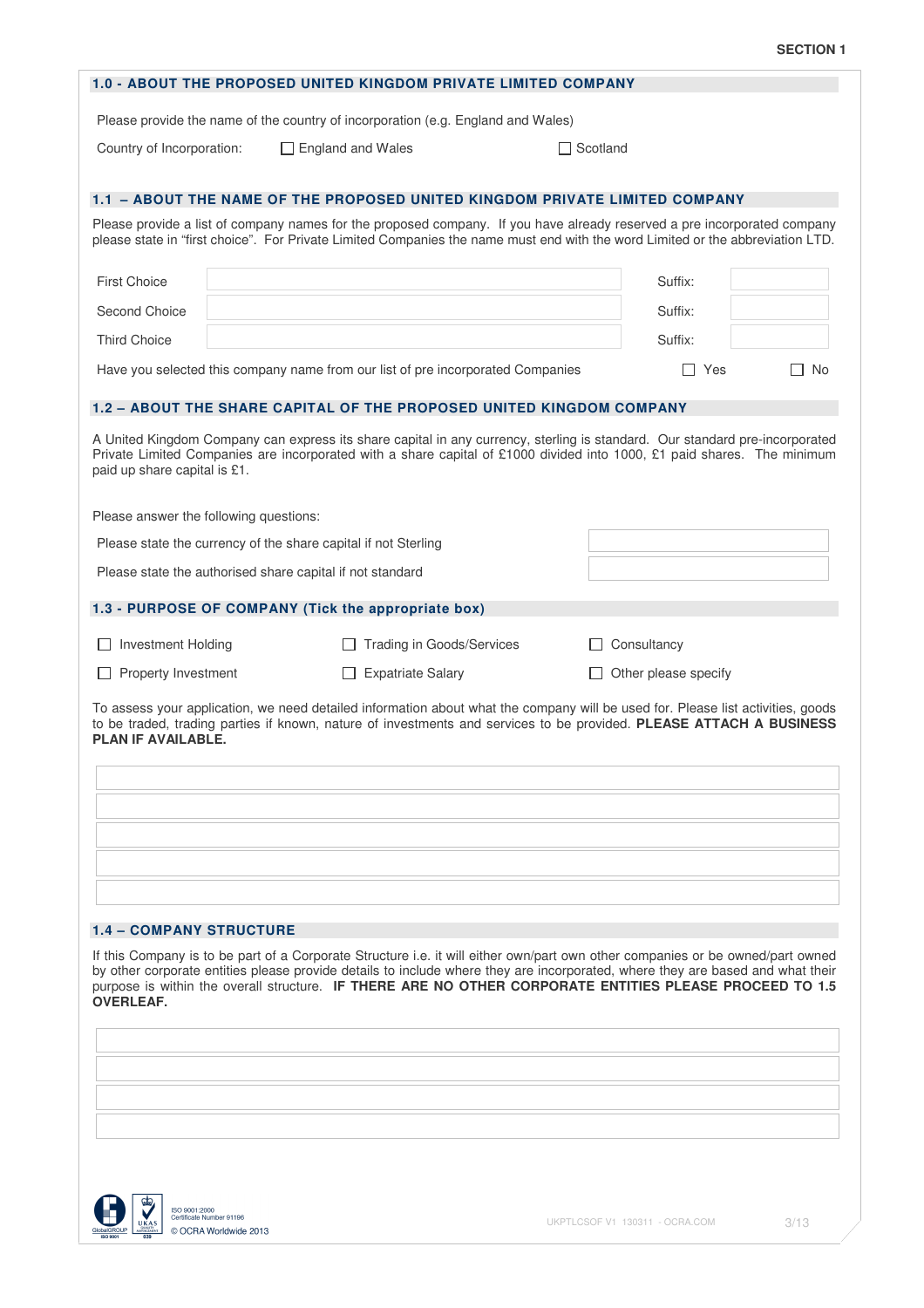### **1.5 - GEOGRAPHY OF PROPOSED BUSINESS**

Please provide detailed information about where the company will trade and/or invest. List regions and countries.

### **1.6 - HOW WILL THE COMPANY BE FUNDED?**

To comply with our statutory duties we must know how the company will be initially and subsequently funded. Please describe the source of funds that will be used to finance the Company in the space below. Documentation **must** be attached to support this application. Example: if using a loan, a copy of the loan agreement is required, if utilising personal funds, documentation will be required from the bank concerned.

# **1.7 - ABOUT THE TURNOVER, PROFIT AND TRANSACTIONS OF THE COMPANY**

How much start up capital will be invested into the business? \*

Estimated annual turnover \*

What is the anticipated annual profit?

Estimated number of transfers into the company's bank account per month \*

Estimated value of transfers into the company's bank account per month \*

Estimated number of transfers out of the company's bank account per month \*

Estimated value of transfers out of the company's bank account per month \*

\* Please indicate the currency quoted in full

Any other pertinent Information:

|                 | UKAS |
|-----------------|------|
| GlobalGROUP     |      |
| <b>ISO 9001</b> | ٥    |

| t |  |
|---|--|
| t |  |
| t |  |
| t |  |
| t |  |
| t |  |
| t |  |
|   |  |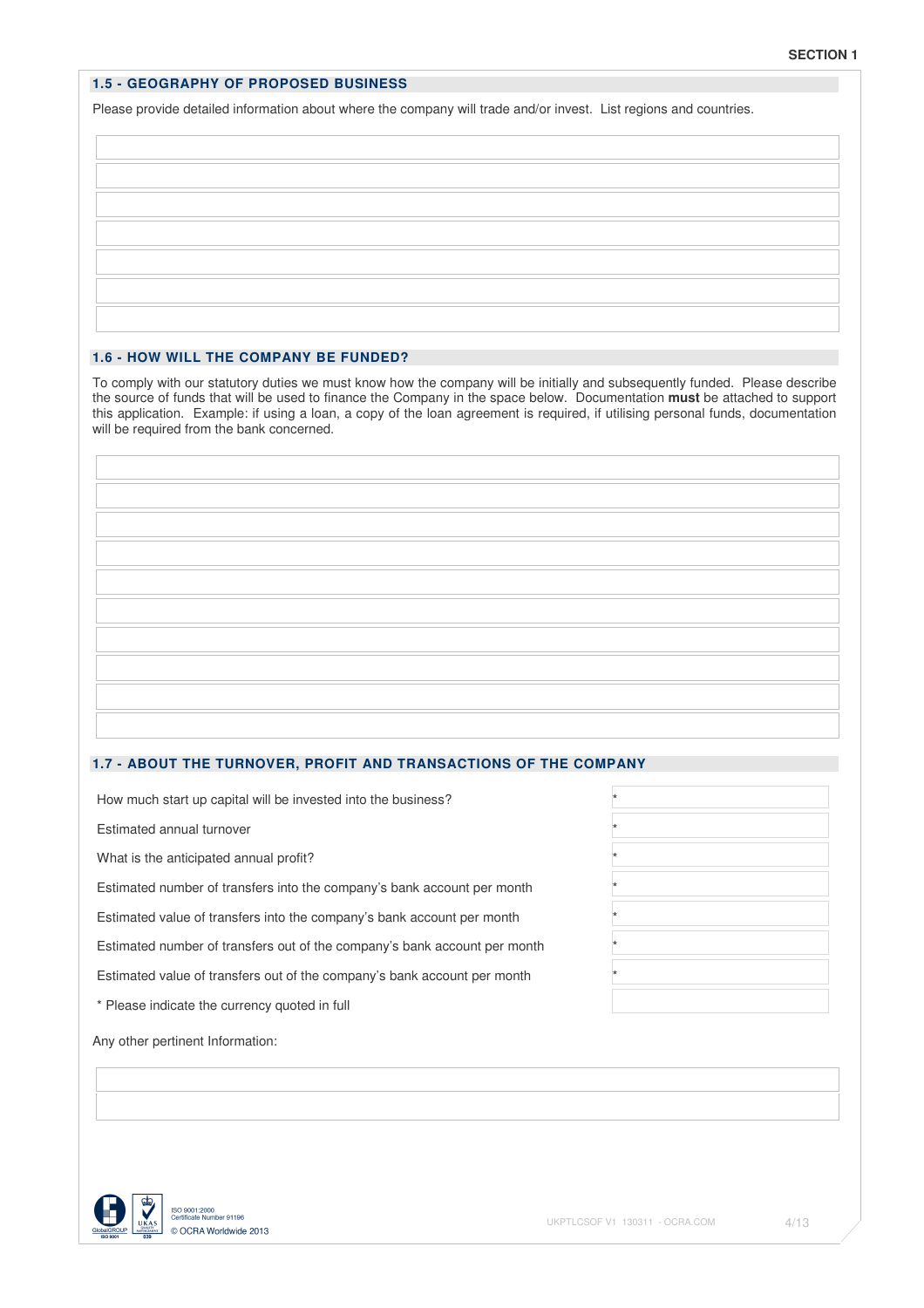| <b>SECTION 2</b> |  |  |
|------------------|--|--|
|------------------|--|--|

| <b>2.0 - COMPANY MANAGEMENT AND OWNERSHIP STRUCTURE</b>                                                           |            |
|-------------------------------------------------------------------------------------------------------------------|------------|
| Would you like OCRA Worldwide to arrange for the appointment of <b>Professional Directors</b> to this company?    | $\Box$ Yes |
| Would you like OCRA Worldwide to provide <b>Nominee Shareholders</b> for this company?                            | $\Box$ Yes |
| Would you like OCRA Worldwide to assist in the establishment of a <b>Trust or Foundation</b> to own this company? | $\Box$ Yes |

# **2.1 - OWNERS, SHAREHOLDERS, DIRECTORS AND OTHER CONNECTED PERSONS OR LEGAL ENTITIES**

Please provide details of who will be the beneficial owner(s), shareholder(s), director(s), of the Company. If OCRA Worldwide is not providing professional directors we will require detailed information about the proposed directors after stating the connected persons and/or legal entities below. Please complete a page in Section 3 for each person or legal entity who is to be connected to the company.

|                                        | Please cross the appropriate boxes |             |                            |                                   |                         |  |  |  |
|----------------------------------------|------------------------------------|-------------|----------------------------|-----------------------------------|-------------------------|--|--|--|
| Names of Individuals or Legal Entities | <b>Director</b>                    | Shareholder | <b>Beneficial</b><br>Owner | <b>Nominee</b><br><b>Services</b> | $\%$<br><b>Interest</b> |  |  |  |
| Example: Mr John Smith                 | П                                  | П           | $\boxtimes$                | $\boxtimes$                       | 50%                     |  |  |  |
| (1)                                    |                                    | П           | П                          | П                                 |                         |  |  |  |
| (2)                                    |                                    | П           | П                          | П                                 |                         |  |  |  |
| (3)                                    |                                    | П           | П                          | П                                 |                         |  |  |  |
| (4)                                    | $\sim$                             | П           | П                          | П                                 |                         |  |  |  |
| (5)                                    |                                    | П           | П                          | П                                 |                         |  |  |  |
| (6)                                    |                                    |             | <b>COL</b>                 | П                                 |                         |  |  |  |

# **2.2 - COMPANY SECRETARY (OPTIONAL)**

If you wish to appoint the Company Secretary please complete a page of section 3 for the individual.

# **STRUCTURING NOTES**

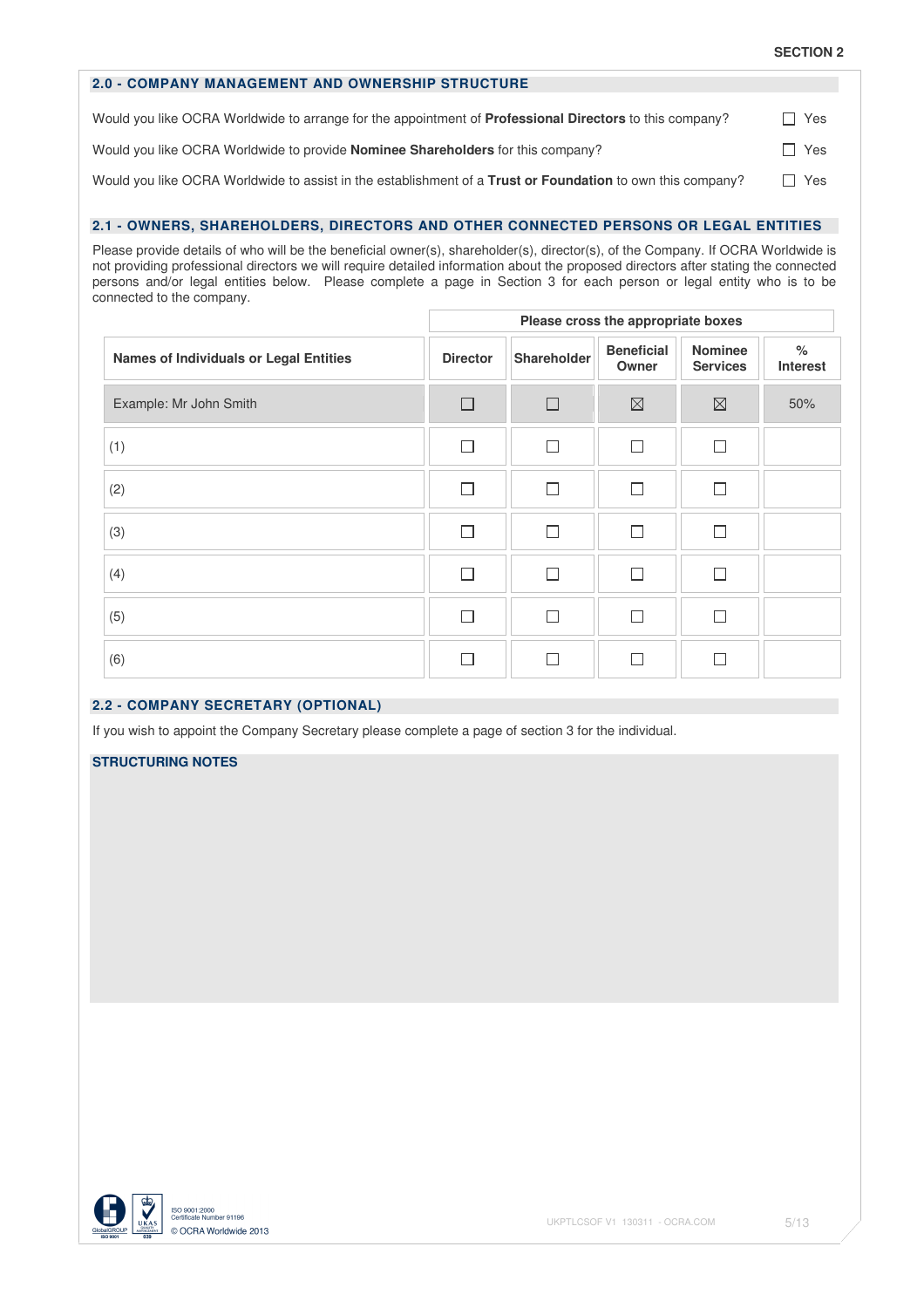### **SECTION 3**

| Title (e.g. Mr, Mrs, Dr):                                                                                                                              |         |                          |            | Family Name:      |                      |          |  |
|--------------------------------------------------------------------------------------------------------------------------------------------------------|---------|--------------------------|------------|-------------------|----------------------|----------|--|
| First and Other Names:                                                                                                                                 |         |                          |            | Former names      |                      |          |  |
|                                                                                                                                                        |         |                          |            |                   |                      |          |  |
| Occupation:                                                                                                                                            |         |                          | Languages: | Date of Birth:    |                      |          |  |
| Passport Number:                                                                                                                                       |         |                          |            |                   |                      | Sex:     |  |
| Nationality:<br>Please attach information and documentation as detailed in Appendix A                                                                  |         |                          |            | Place of Birth:   |                      |          |  |
| 3.1 - PERMANENT RESIDENTIAL ADDRESS AND CONTACT DETAILS                                                                                                |         |                          |            |                   |                      |          |  |
| Address:                                                                                                                                               |         |                          |            |                   |                      |          |  |
| City:                                                                                                                                                  |         |                          |            | State/Region:     |                      |          |  |
| Post /Zip Code:                                                                                                                                        |         |                          | Country:   |                   |                      |          |  |
| Home Telephone:                                                                                                                                        |         |                          |            | Home Email:       |                      |          |  |
| Home Fax:                                                                                                                                              |         |                          |            | Personal Mobile:  |                      |          |  |
| 3.2 - OFFICE ADDRESS AND CONTACT DETALS - FOR PERSONS AND LEGAL ENTITIES                                                                               |         |                          |            |                   |                      |          |  |
|                                                                                                                                                        |         |                          |            |                   |                      |          |  |
| Company Name:<br>Contact Person:                                                                                                                       |         |                          |            | Jurisdiction:     |                      |          |  |
| Address:                                                                                                                                               |         |                          |            | Incorporation No: |                      |          |  |
| City:                                                                                                                                                  |         |                          |            | State/Region:     |                      |          |  |
| Post/Zip Code:                                                                                                                                         |         |                          | Country:   |                   |                      |          |  |
| Office Telephone:                                                                                                                                      |         |                          |            | Office Mobile:    |                      |          |  |
| Office Fax:                                                                                                                                            |         |                          |            | Office Email:     |                      |          |  |
| 3.3 - PREFERRED METHOD OF CONTACT - Please indicate by ticking a box                                                                                   |         |                          |            |                   |                      |          |  |
| Home:<br>Telephone:                                                                                                                                    | Mobile: | Fax:                     |            | Email:            | Mail:                | Courier: |  |
| Office:<br>Telephone:                                                                                                                                  | Mobile: | Fax:                     |            | Email:            | Mail:                | Courier: |  |
| Special Instructions:                                                                                                                                  |         |                          |            |                   |                      |          |  |
|                                                                                                                                                        |         |                          |            |                   |                      |          |  |
| 3.4 - CONNECTION TO THE COMPANY - Please indicate by ticking the boxes or completing as necessary<br><b>Contact Person</b>                             |         | <b>Managing Agent</b>    |            |                   | $\Box$ Intermediary  |          |  |
| Director                                                                                                                                               |         | <b>Company Secretary</b> |            |                   | □ An Existing Client |          |  |
| Beneficial Owner/Shareholder, please state percentage ownership :                                                                                      |         |                          |            |                   |                      |          |  |
| Other please specify:                                                                                                                                  |         |                          |            |                   |                      |          |  |
|                                                                                                                                                        |         |                          |            |                   |                      |          |  |
| 3.5 - SOURCE OF WEALTH<br>If you are the principal please provide a brief description as to the origin of your wealth and the period over which it was |         |                          |            |                   |                      |          |  |
| generated.                                                                                                                                             |         |                          |            |                   |                      |          |  |
|                                                                                                                                                        |         |                          |            |                   |                      |          |  |
|                                                                                                                                                        |         |                          |            |                   |                      |          |  |
|                                                                                                                                                        |         |                          |            |                   |                      |          |  |
|                                                                                                                                                        |         |                          |            |                   |                      |          |  |
|                                                                                                                                                        |         |                          |            |                   |                      |          |  |
|                                                                                                                                                        |         |                          |            |                   |                      |          |  |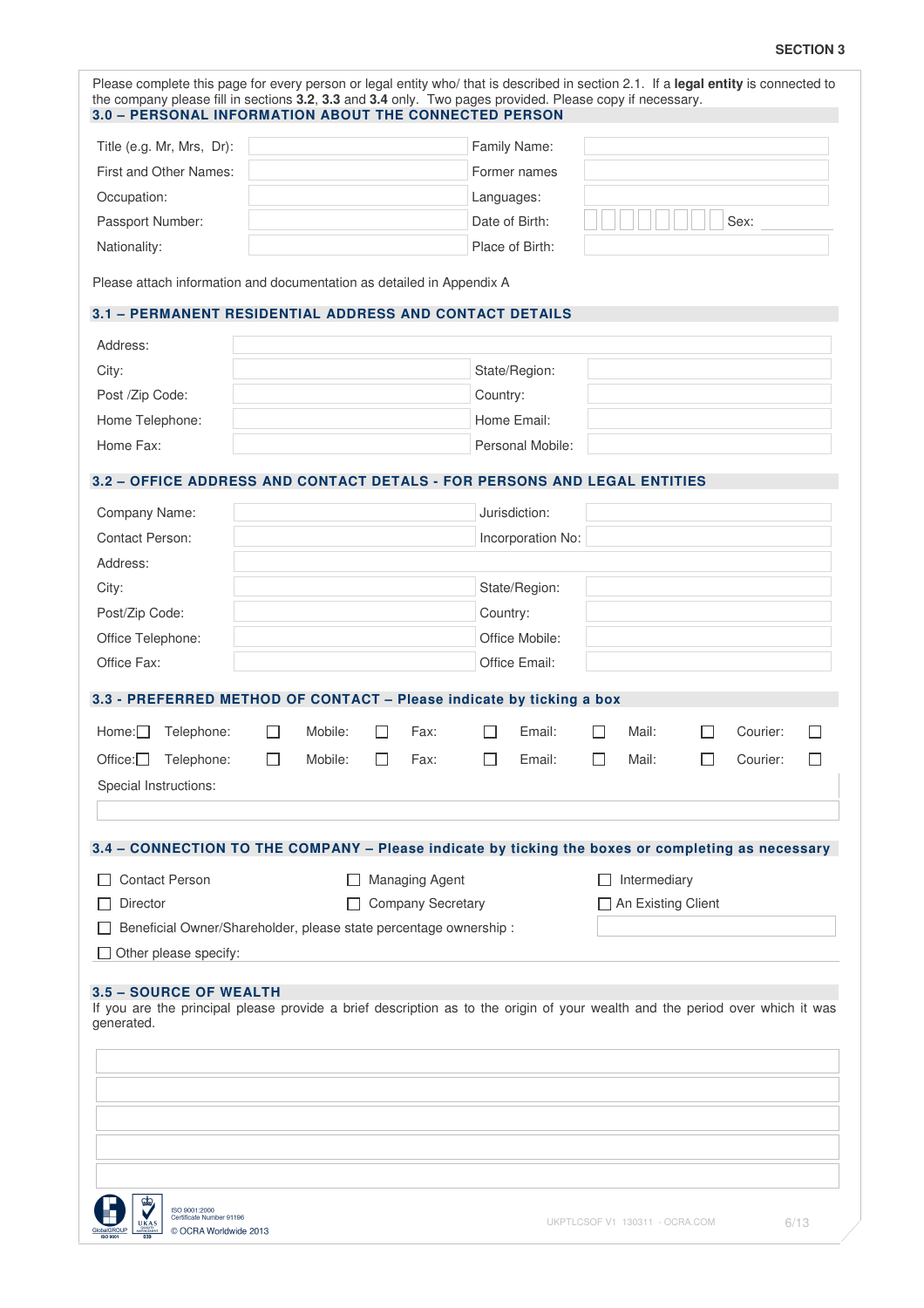#### **SECTION 3**

| Title (e.g. Mr, Mrs, Dr):<br>First and Other Names:                                               |                                                                   |         |    |                       |                | Family Name:      |              |                      |              |          |              |
|---------------------------------------------------------------------------------------------------|-------------------------------------------------------------------|---------|----|-----------------------|----------------|-------------------|--------------|----------------------|--------------|----------|--------------|
|                                                                                                   |                                                                   |         |    |                       |                | Former names      |              |                      |              |          |              |
|                                                                                                   |                                                                   |         |    |                       |                |                   |              |                      |              |          |              |
| Occupation:                                                                                       |                                                                   |         |    |                       | Languages:     |                   |              |                      |              |          |              |
| Passport Number:                                                                                  |                                                                   |         |    |                       |                | Date of Birth:    |              |                      |              | Sex:     |              |
| Nationality:                                                                                      |                                                                   |         |    |                       |                | Place of Birth:   |              |                      |              |          |              |
| Please attach information and documentation as detailed in Appendix A                             |                                                                   |         |    |                       |                |                   |              |                      |              |          |              |
| 3.1 - PERMANENT RESIDENTIAL ADDRESS AND CONTACT DETAILS                                           |                                                                   |         |    |                       |                |                   |              |                      |              |          |              |
| Address:                                                                                          |                                                                   |         |    |                       |                |                   |              |                      |              |          |              |
| City:                                                                                             |                                                                   |         |    |                       |                | State/Region:     |              |                      |              |          |              |
| Post /Zip Code:                                                                                   |                                                                   |         |    |                       | Country:       |                   |              |                      |              |          |              |
| Home Telephone:                                                                                   |                                                                   |         |    |                       |                | Home Email:       |              |                      |              |          |              |
| Home Fax:                                                                                         |                                                                   |         |    |                       |                | Personal Mobile:  |              |                      |              |          |              |
| 3.2 - OFFICE ADDRESS AND CONTACT DETALS - FOR PERSONS AND LEGAL ENTITIES                          |                                                                   |         |    |                       |                |                   |              |                      |              |          |              |
| Company Name:                                                                                     |                                                                   |         |    |                       | Jurisdiction:  |                   |              |                      |              |          |              |
| Contact Person:                                                                                   |                                                                   |         |    |                       |                | Incorporation No: |              |                      |              |          |              |
| Address:                                                                                          |                                                                   |         |    |                       |                |                   |              |                      |              |          |              |
| City:                                                                                             |                                                                   |         |    |                       |                | State/Region:     |              |                      |              |          |              |
| Post /Zip Code:                                                                                   |                                                                   |         |    |                       | Country:       |                   |              |                      |              |          |              |
| Office Telephone:                                                                                 |                                                                   |         |    |                       | Office Mobile: |                   |              |                      |              |          |              |
| Office Fax:                                                                                       |                                                                   |         |    |                       |                | Office Email:     |              |                      |              |          |              |
|                                                                                                   |                                                                   |         |    |                       |                |                   |              |                      |              |          |              |
| 3.3 - PREFERRED METHOD OF CONTACT - Please indicate by ticking a box                              |                                                                   |         |    |                       |                |                   |              |                      |              |          |              |
| Home:<br>Telephone:                                                                               | $\Box$                                                            | Mobile: |    | Fax:                  |                | Email:            | $\mathsf{L}$ | Mail:                |              | Courier: |              |
| Office:<br>Telephone:                                                                             | $\Box$                                                            | Mobile: | ΙI | Fax:                  |                | Email:            | П            | Mail:                | $\mathsf{L}$ | Courier: | $\mathbf{I}$ |
| Special Instructions:                                                                             |                                                                   |         |    |                       |                |                   |              |                      |              |          |              |
|                                                                                                   |                                                                   |         |    |                       |                |                   |              |                      |              |          |              |
| 3.4 - CONNECTION TO THE COMPANY - Please indicate by ticking the boxes or completing as necessary |                                                                   |         |    |                       |                |                   |              |                      |              |          |              |
| <b>Contact Person</b>                                                                             |                                                                   |         |    | <b>Managing Agent</b> |                |                   |              | Intermediary         |              |          |              |
| <b>Company Secretary</b>                                                                          |                                                                   |         |    |                       |                |                   |              | □ An Existing Client |              |          |              |
| Director                                                                                          | Beneficial Owner/Shareholder, please state percentage ownership : |         |    |                       |                |                   |              |                      |              |          |              |
|                                                                                                   |                                                                   |         |    |                       |                |                   |              |                      |              |          |              |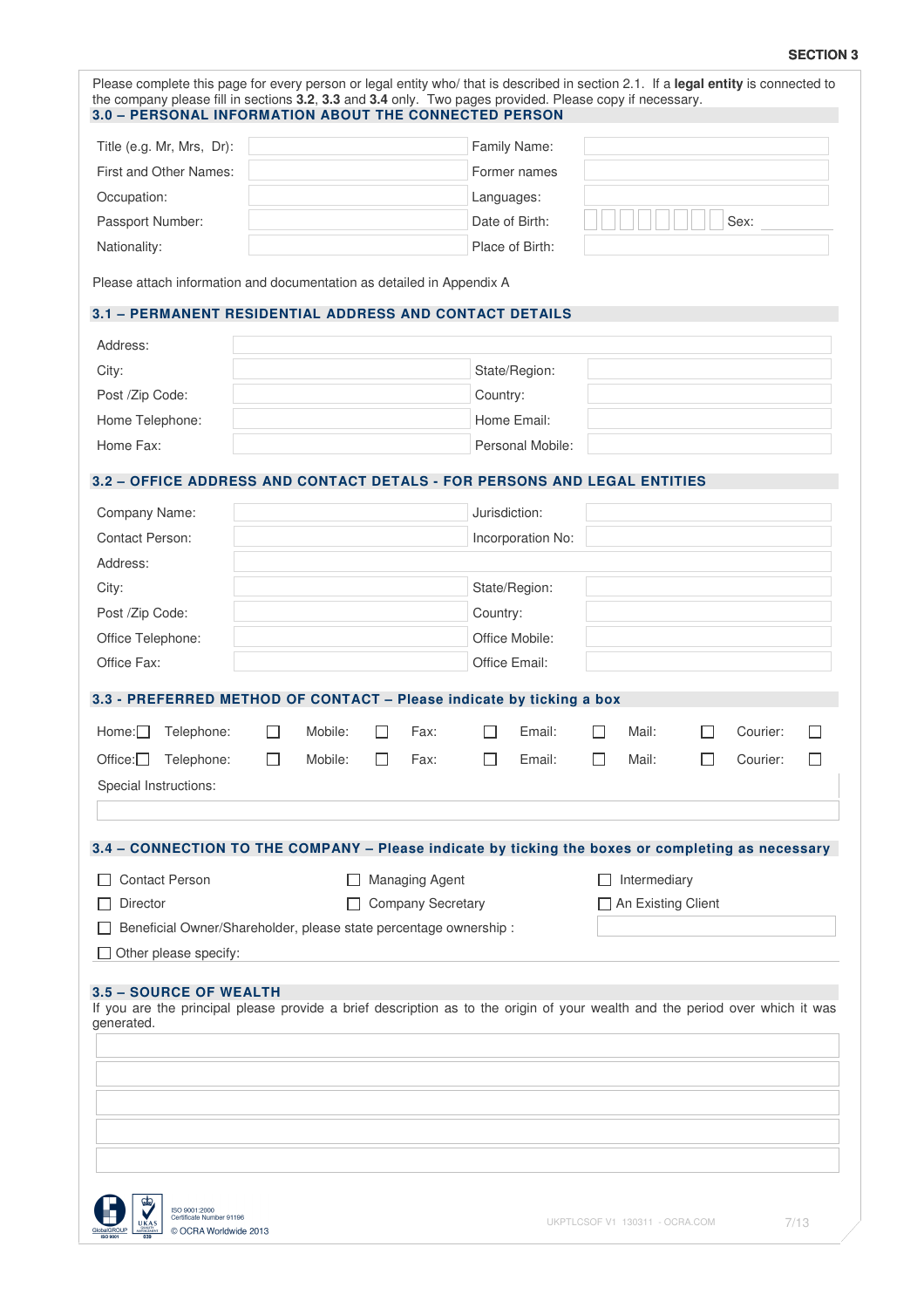# **4.0 - COMPANY DOCUMENTATION SERVICES**

Please indicate if below if you require any additional documentation or legalised copies. **NB the cost of certified, notarised and legalised documents is not included in the original quotation, if you require these documents please indicate below and your consultant will advise you of the additional charges. Document Certified Notarised &** <br> **Document Certified Apple 2014 Apostilled N&A in Jurisdiction Legalised at an No. of Copies** Certificate Of Incorporation Memorandum & Articles Association Certificate of Incumbency Certificate of Good Standing/Fact Appointment of Directors If legalised documents are required please state country: Other important requirements:

### **4.1 – CORPORATE BANKING SERVICES**

If you require assistance with Bank Account Opening please indicate your preference below? Please note that where OCRA Worldwide provides Directors to the Company the Bank account must be under the control of OCRA Worldwide signatories or in special circumstance under Joint Signatory Control.

| Type of Account                                                                                           | Current/ Checking<br>$\mathbf{I}$                                      | Call Deposit  |  | $\Box$ Fixed Deposit |           |
|-----------------------------------------------------------------------------------------------------------|------------------------------------------------------------------------|---------------|--|----------------------|-----------|
| Signatory (1)                                                                                             |                                                                        | Signatory (2) |  |                      |           |
| Signatory (3)                                                                                             |                                                                        | Signatory (4) |  |                      |           |
| Preferred Location of Account?                                                                            |                                                                        |               |  |                      |           |
| $\Box$ No<br>∩ Yes<br>OCRA Worldwide to recommend a suitable Bank for the opening of a Corporate Account? |                                                                        |               |  |                      |           |
|                                                                                                           | A specific Bank and Branch has been selected by the beneficial owners? |               |  | □ Yes                | $\Box$ No |
| Name of specific Bank                                                                                     |                                                                        | <b>Branch</b> |  |                      |           |

#### **4.2 - VIRTUAL AND MAIL FORWARDING SERVICES**

Please indicate the service require by ticking the appropriate box.

| <b>Description of Service</b>           |        |       | Location |  |
|-----------------------------------------|--------|-------|----------|--|
| <b>Combines Virtual Office Services</b> | London | Other |          |  |
| Mail handling & forwarding              | London | Other |          |  |
| Telephone Answering and call forwarding | London | Other |          |  |
| Facsimile handling and forwarding       | London | Other |          |  |
| Email                                   | Web    | Other |          |  |

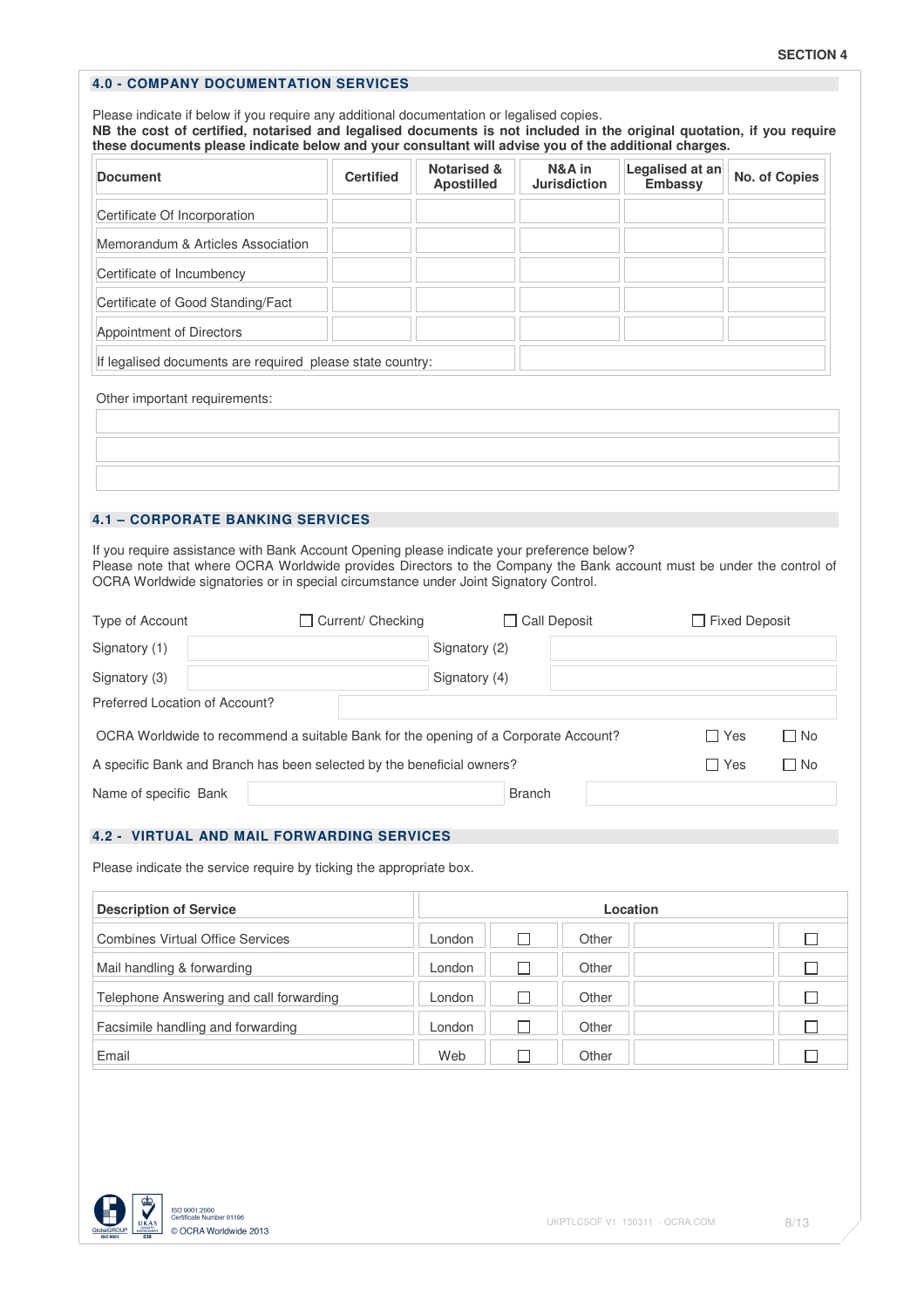| <b>SECTION 4</b> |  |
|------------------|--|
|------------------|--|

| <b>4.3 - ACCOUNTING AND AUDIT SERVICES</b>                                                                                                                                                                                                                                           |                                            |                                                         |           |  |  |  |  |
|--------------------------------------------------------------------------------------------------------------------------------------------------------------------------------------------------------------------------------------------------------------------------------------|--------------------------------------------|---------------------------------------------------------|-----------|--|--|--|--|
| Please note that it is a mandatory requirement to produce financial statements in accordance with the international Accounting<br>Standard and to arrange for a local independent registered auditor if the turnover exceeds £5.6 million or the net assets<br>exceeds £2.5 million. |                                            |                                                         |           |  |  |  |  |
| Would you like OCRA Worldwide to arrange for the provision of Accounting Services?                                                                                                                                                                                                   |                                            | ∏ Yes                                                   | $\Box$ No |  |  |  |  |
| Would you like OCRA Worldwide to arrange for the provision of Audit Services?                                                                                                                                                                                                        | $\Box$ No                                  |                                                         |           |  |  |  |  |
| If No please provide details of the firm who will be providing the service:                                                                                                                                                                                                          |                                            |                                                         |           |  |  |  |  |
| Company Name:                                                                                                                                                                                                                                                                        |                                            |                                                         |           |  |  |  |  |
| Contact Person:                                                                                                                                                                                                                                                                      |                                            |                                                         |           |  |  |  |  |
| Address:                                                                                                                                                                                                                                                                             |                                            |                                                         |           |  |  |  |  |
| City:                                                                                                                                                                                                                                                                                | State/Region:                              |                                                         |           |  |  |  |  |
| Post /Zip Code:                                                                                                                                                                                                                                                                      | Country:                                   |                                                         |           |  |  |  |  |
| Office Telephone:                                                                                                                                                                                                                                                                    | Office Fax:                                |                                                         |           |  |  |  |  |
| Office Mobile:                                                                                                                                                                                                                                                                       | Office Email:                              |                                                         |           |  |  |  |  |
| Do you require assistance with VAT Registration                                                                                                                                                                                                                                      |                                            | $\Box$ Yes                                              | $\Box$ No |  |  |  |  |
| <b>4.4 ADDITIONAL SERVICES</b>                                                                                                                                                                                                                                                       |                                            |                                                         |           |  |  |  |  |
| Opening of Personal bank accounts                                                                                                                                                                                                                                                    | Company credit card services               |                                                         |           |  |  |  |  |
| Yacht registration and management services                                                                                                                                                                                                                                           | <b>Trust services</b>                      |                                                         |           |  |  |  |  |
| $\Box$ Trade Mark Registration                                                                                                                                                                                                                                                       |                                            | Foundation services                                     |           |  |  |  |  |
| International health care insurance<br>Please state any other services you may require:                                                                                                                                                                                              |                                            | Web and E-commerce Services                             |           |  |  |  |  |
|                                                                                                                                                                                                                                                                                      |                                            |                                                         |           |  |  |  |  |
|                                                                                                                                                                                                                                                                                      |                                            |                                                         |           |  |  |  |  |
|                                                                                                                                                                                                                                                                                      |                                            |                                                         |           |  |  |  |  |
| <b>4.5 - MARKETING INFORMATION</b>                                                                                                                                                                                                                                                   |                                            |                                                         |           |  |  |  |  |
| Please assist us with some information for our marketing department.                                                                                                                                                                                                                 |                                            |                                                         |           |  |  |  |  |
| How did you hear about OCRA Worldwide?                                                                                                                                                                                                                                               | Which of our advertisements have you seen? |                                                         |           |  |  |  |  |
| Internet Search □ Standard Result                                                                                                                                                                                                                                                    | $\Box$ Sponsored Link $\Box$ bbcworld.com  |                                                         |           |  |  |  |  |
| Advertisement                                                                                                                                                                                                                                                                        |                                            | <b>BBC World TV Advertisement</b>                       |           |  |  |  |  |
| <b>Telephone Directory</b>                                                                                                                                                                                                                                                           | The Economist                              |                                                         |           |  |  |  |  |
| Lawyer/Financial Adviser/Tax Consultant                                                                                                                                                                                                                                              | <b>Financial Times</b>                     |                                                         |           |  |  |  |  |
| Referral from a Friend                                                                                                                                                                                                                                                               | In-flight Magazine                         |                                                         |           |  |  |  |  |
| I am an Existing Client                                                                                                                                                                                                                                                              |                                            | Other Please Specify: Network and Superior Section 1997 |           |  |  |  |  |
| Other useful information for our marketing department:                                                                                                                                                                                                                               |                                            |                                                         |           |  |  |  |  |
|                                                                                                                                                                                                                                                                                      |                                            |                                                         |           |  |  |  |  |
| $\Box$ Tick here if you would like to receive our monthly newsletter.                                                                                                                                                                                                                |                                            |                                                         |           |  |  |  |  |
| da,<br>ISO 9001:2000<br>Certificate Number 91196<br>© OCRA Worldwide 2013                                                                                                                                                                                                            |                                            | UKPTLCSOF V1 130311 - OCRA.COM                          | 9/13      |  |  |  |  |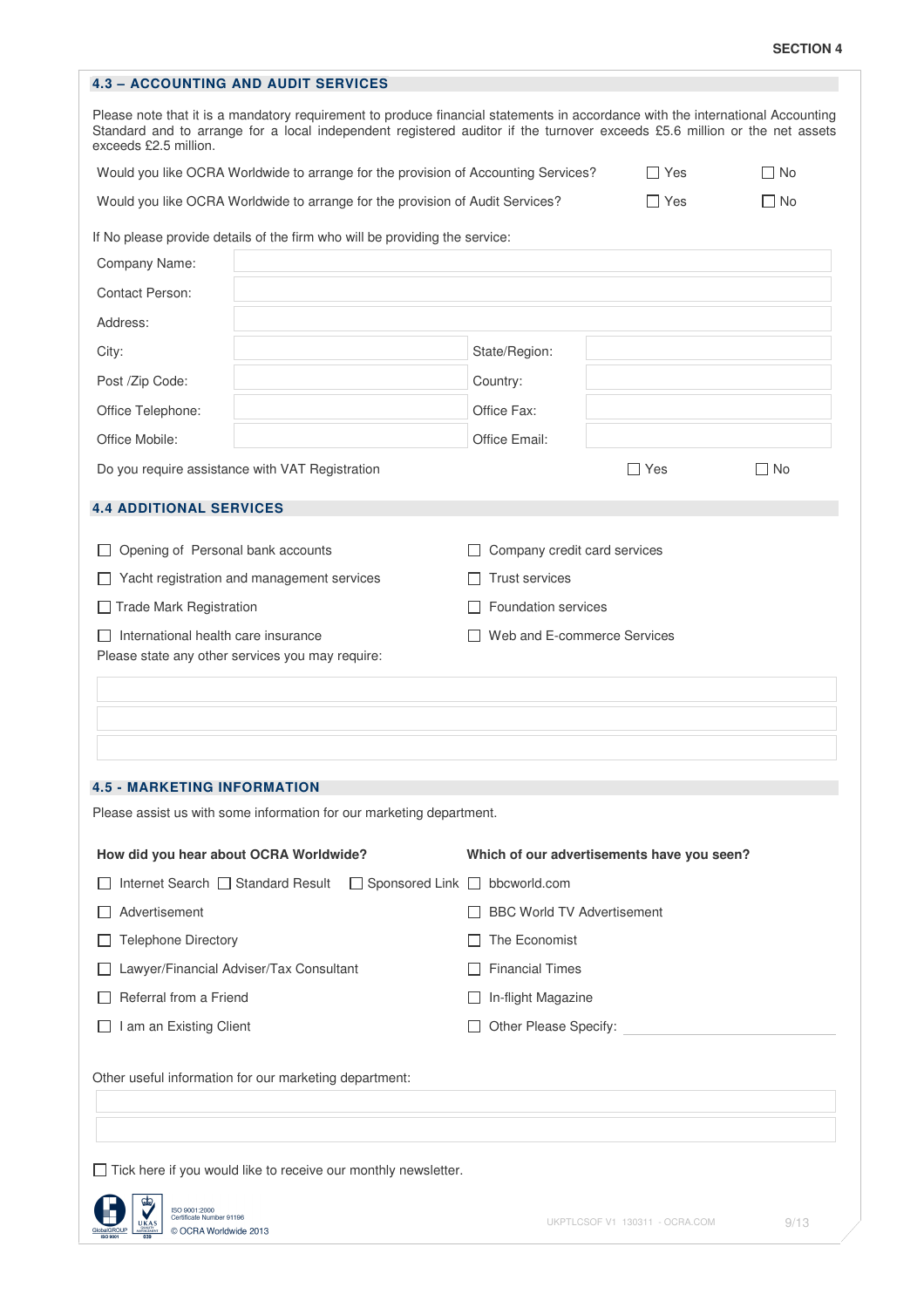#### **SECTION 5**

| 5.0 -PAYMENT OF INITIAL FEES - please select from the options below                                          |                                                                                                                 |                     |                                      |                    |                       |                             |  |  |  |  |
|--------------------------------------------------------------------------------------------------------------|-----------------------------------------------------------------------------------------------------------------|---------------------|--------------------------------------|--------------------|-----------------------|-----------------------------|--|--|--|--|
| <b>OPTION A - CREDIT CARD</b>                                                                                |                                                                                                                 |                     |                                      |                    |                       |                             |  |  |  |  |
| Type of Card<br>$\Box$ Visa                                                                                  |                                                                                                                 | <b>□ MasterCard</b> | $\Box$ Amex                          | $\Box$ Diners      |                       | <b>Expiry Date</b>          |  |  |  |  |
| <b>Card Number</b>                                                                                           |                                                                                                                 |                     |                                      |                    |                       | Today's Date:               |  |  |  |  |
| Card Security Code (3 digits on reverse of card for VISA/MasterCard or 4 digits on front of AMEX card)       |                                                                                                                 |                     |                                      |                    |                       |                             |  |  |  |  |
| Card Holder's Name (as shown on card)                                                                        |                                                                                                                 |                     |                                      |                    |                       |                             |  |  |  |  |
| <b>Billing Address:</b>                                                                                      |                                                                                                                 |                     |                                      |                    |                       |                             |  |  |  |  |
|                                                                                                              |                                                                                                                 |                     |                                      |                    |                       |                             |  |  |  |  |
|                                                                                                              |                                                                                                                 |                     |                                      |                    |                       |                             |  |  |  |  |
| Authorising Signature:                                                                                       |                                                                                                                 |                     |                                      |                    |                       |                             |  |  |  |  |
| After debiting my card:                                                                                      |                                                                                                                 |                     | Do nothing at all<br>$\Box$ Phone Me |                    |                       |                             |  |  |  |  |
| Send an email/ fax to:                                                                                       |                                                                                                                 |                     |                                      |                    |                       |                             |  |  |  |  |
|                                                                                                              | <b>OPTION B-BANK TRANSFER</b>                                                                                   |                     |                                      |                    |                       |                             |  |  |  |  |
|                                                                                                              | A bank transfer of USD/GBP/EUR                                                                                  |                     |                                      |                    | Has been forwarded to |                             |  |  |  |  |
|                                                                                                              | OCRA (Isle of Man) Limited's account at Barclays Bank Plc, Victoria Street, Douglas, Isle of Man, British Isles |                     |                                      |                    |                       |                             |  |  |  |  |
| <b>Currency</b>                                                                                              | <b>Account Number</b>                                                                                           | <b>Sort Code</b>    |                                      | <b>Swift Code</b>  |                       | <b>IBAN Number</b>          |  |  |  |  |
| $\Box$ GBP                                                                                                   | 50682209                                                                                                        | 20 26 74            |                                      | BARCGB22           |                       | GB53 BARC 2026 7450 6822 09 |  |  |  |  |
| □ USD                                                                                                        | 59660133                                                                                                        | 20 26 74            |                                      | BARCGB22           |                       | GB75 BARC 2026 7459 6601 33 |  |  |  |  |
| $\square$ EUR                                                                                                | 67021866                                                                                                        | 20 26 74            |                                      | BARCGB22           |                       | GB58 BARC 2026 7467 0218 66 |  |  |  |  |
|                                                                                                              | OCRA (London) Limited's account Barclays Bank Plc, Knightsbridge Branch, 38 Hans Crescent, London, SW1X 0LZ     |                     |                                      |                    |                       |                             |  |  |  |  |
| $\Box$ GBP                                                                                                   | 80290661                                                                                                        | 20 47 35            |                                      | BARCGB22           |                       | GB54 BARC 2047 3580 2906 61 |  |  |  |  |
|                                                                                                              | Please quote a reference including the name of the Company being purchased.                                     |                     |                                      |                    |                       |                             |  |  |  |  |
| Person/Company making transfer:                                                                              |                                                                                                                 |                     |                                      |                    |                       |                             |  |  |  |  |
|                                                                                                              | Bank from which transfer was sent:                                                                              |                     |                                      |                    |                       |                             |  |  |  |  |
|                                                                                                              | Date transfer was made:                                                                                         |                     |                                      |                    |                       |                             |  |  |  |  |
|                                                                                                              | <b>OPTION C - BANKERS ORDER</b>                                                                                 |                     |                                      |                    |                       |                             |  |  |  |  |
|                                                                                                              | A bankers order for USD/GBP/EUR                                                                                 |                     |                                      | $\Box$ is attached |                       | $\Box$ is being sent        |  |  |  |  |
|                                                                                                              | 5.1 - PAYMENT OF FUTURE ADMINISTRATION AND ANNUALE FEES - please select from the options below                  |                     |                                      |                    |                       |                             |  |  |  |  |
| <b>DEBIT CREDIT CARD (details above)</b><br><b>OPTION A-</b>                                                 |                                                                                                                 |                     |                                      | $\Box$ Yes         |                       | $\square$ No                |  |  |  |  |
| SEND INVOICE TO MAILING ADDRESS OF<br><b>OPTION B-</b>                                                       |                                                                                                                 |                     |                                      |                    |                       |                             |  |  |  |  |
| <b>SEND INVOICE TO THIS EMAIL ADDRESS</b>                                                                    |                                                                                                                 |                     |                                      |                    |                       |                             |  |  |  |  |
| Or the following person (name and address):                                                                  |                                                                                                                 |                     |                                      |                    |                       |                             |  |  |  |  |
|                                                                                                              |                                                                                                                 |                     |                                      |                    |                       |                             |  |  |  |  |
|                                                                                                              |                                                                                                                 |                     |                                      |                    |                       |                             |  |  |  |  |
| <b>OPTION C-</b><br><b>DEBIT COMPANY'S BANK ACCOUNT</b>                                                      |                                                                                                                 |                     |                                      | $\Box$ Yes         |                       | $\Box$ No                   |  |  |  |  |
| Send copy of invoice to mailing address of (if applicable):                                                  |                                                                                                                 |                     |                                      |                    |                       |                             |  |  |  |  |
|                                                                                                              |                                                                                                                 |                     |                                      |                    |                       |                             |  |  |  |  |
|                                                                                                              |                                                                                                                 |                     |                                      |                    |                       |                             |  |  |  |  |
| ISO 9001:2000<br>ertificate Number 91196<br>UKPTLCSOF V1 130311 - OCRA.COM<br>10/13<br>© OCRA Worldwide 2013 |                                                                                                                 |                     |                                      |                    |                       |                             |  |  |  |  |
|                                                                                                              |                                                                                                                 |                     |                                      |                    |                       |                             |  |  |  |  |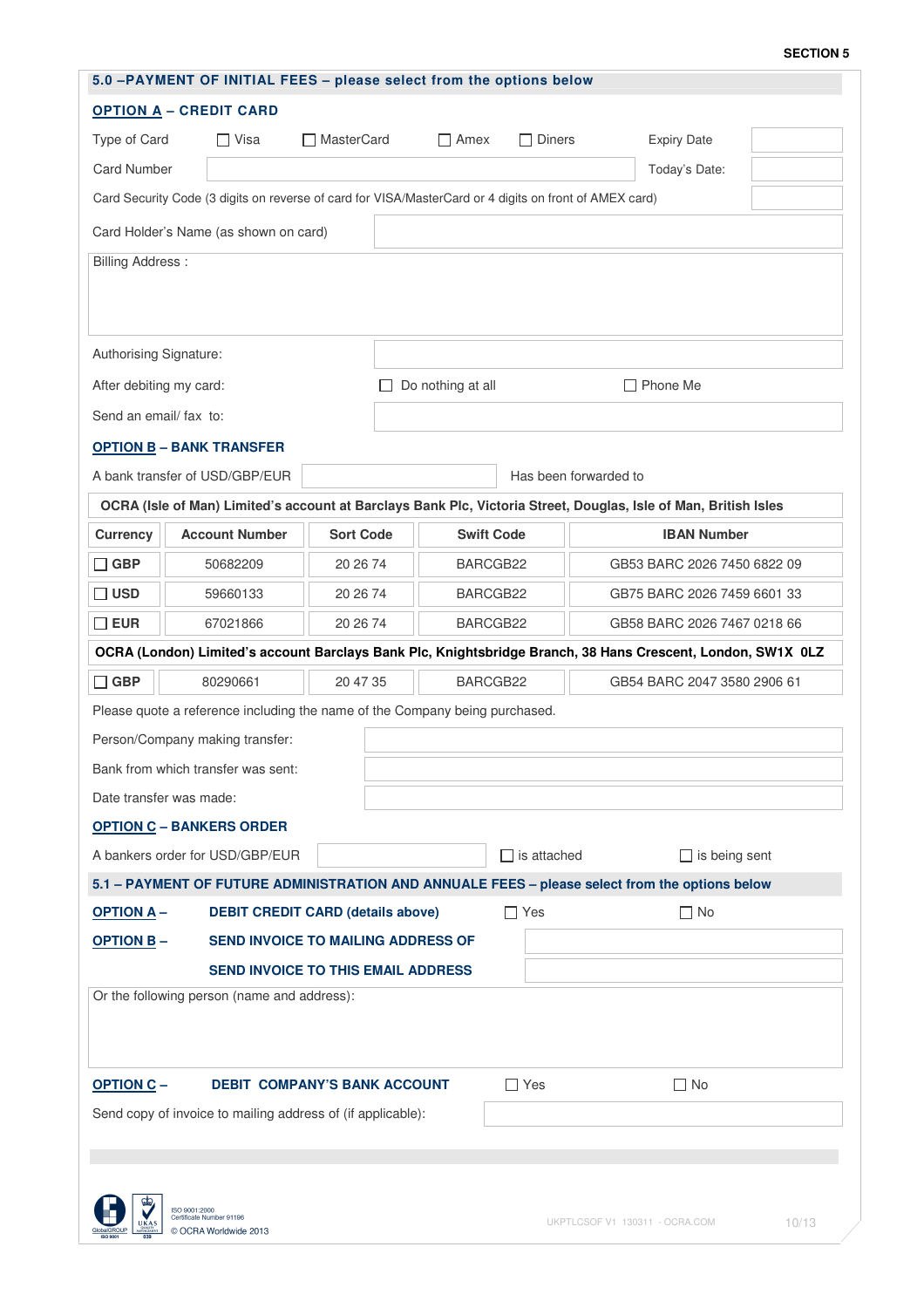#### **6.0 – COMPANY DOCUMENTS**

 $\Box$  Hold company documents in safe custody

 $\Box$  Send company documents to mailing address of:

 $\Box$  Send company documents to the following person (include name of recipient, address and post code):

#### **6.1 – MANDATE**

We will only accept instructions if they are signed by all the owners and/or directors unless a **Managing Agent** is appointed by all the owners to provide instructions. Please provide the full name of the person you wish to appoint as a managing agent and ensure that the form in SECTION 3 is completed for this person so that we have all the necessary information.

Managing Agent's full name:

Sample Signature:

#### **6.2 – DECLARATION**

- 1. I/we, the person(s) whose name(s) appear below, declare and by our signature below, confirm that we are the ultimate Beneficial Owners of the Company we have ordered from OCRA Worldwide and we have read and agree to be bound by OCRA Worldwide's Terms of Business, or such other new Terms of Business as may, from time to time, be published on http://www.ocra.com/about\_ocra/terms.asp
- 2. I/we understand that I/we may have an obligation to report our interest in the company in personal tax returns and that income of the company may be imputed to me/us; I/we will take advice on and comply with my/our own legal obligations in this respect; and the company will not be used for any criminal activity or other illegal purposes, whether fiscal or otherwise, in any jurisdiction and I/we understand that you may have an obligation to report any arrangement involving the proceeds of criminal conduct.
- 3. I/we have never been convicted of any criminal offence (other than a minor motoring offence) nor have I/we ever been subject of an investigation by a governmental, professional or other regulatory or statutory body.
- 4. I/we declare that my/our "Source of Wealth" as mentioned in the foregoing has been generated solely from legal activities and/or sources and is entirely attributable to me/us.
- 5. I/we declare that the person named in 6.1 is hereby appointed as my/our Managing Agent to act on my/our behalf in the management of all of the affairs of the Company but excluding any change of management structure and ownership.
- 6. I/we do not wish to appoint a Managing Agent  $\Box$

| Name:                                 |      | Name:      |      |  |  |  |
|---------------------------------------|------|------------|------|--|--|--|
| Signature:                            | Date | Signature: | Date |  |  |  |
| Name:                                 |      | Name:      |      |  |  |  |
| Signature:                            | Date | Signature: | Date |  |  |  |
| Name:                                 |      | Name:      |      |  |  |  |
| Signature:                            | Date | Signature: | Date |  |  |  |
| 6.3 - ANY OTHER PERTINENT INFORMATION |      |            |      |  |  |  |

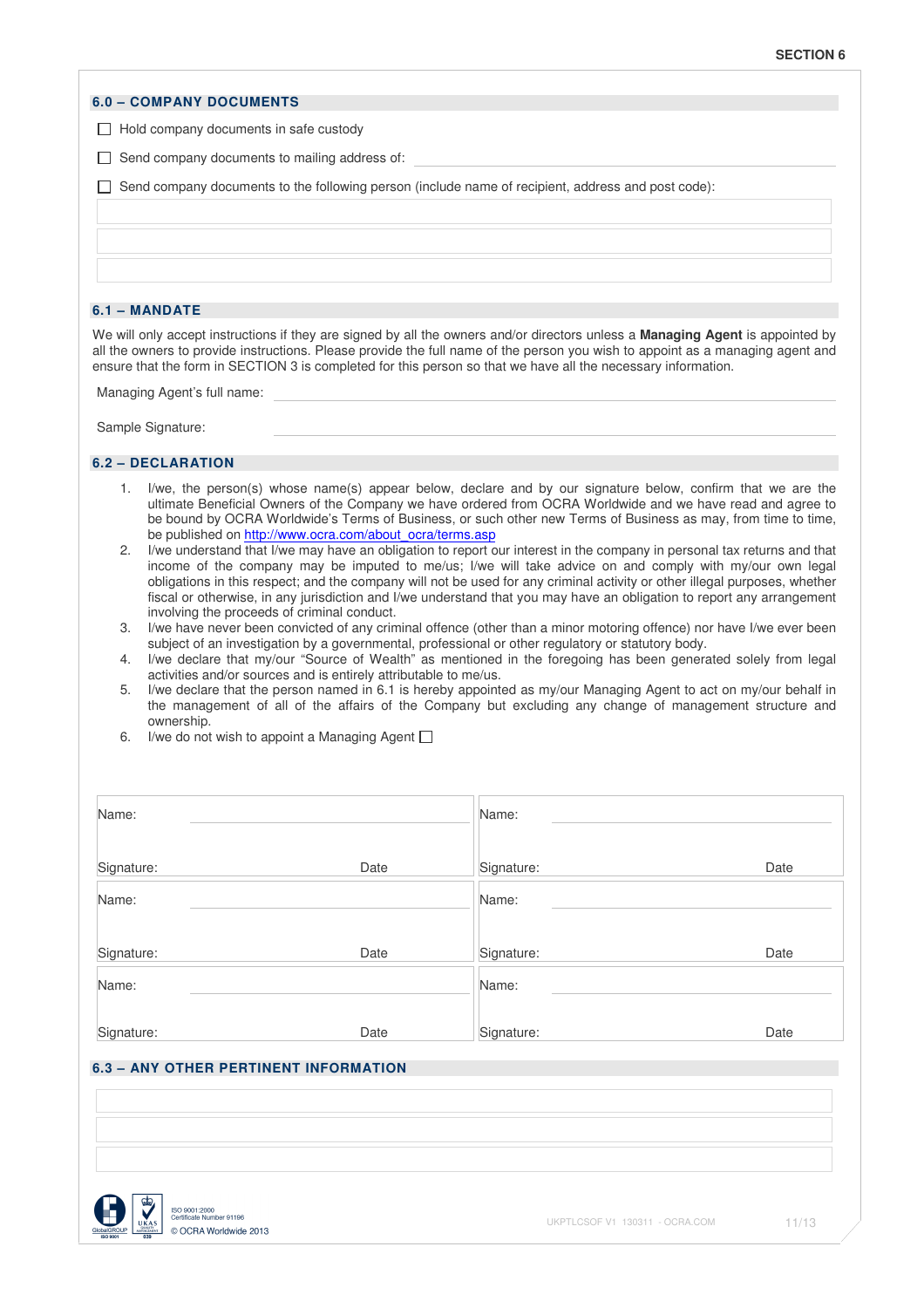### **CLIENT ENGAGEMENT PROCEDURES AND GUIDANCE NOTES**

Our overriding statutory duty regarding the prevention of terrorism, drug trafficking and money laundering means that we are committed to undertaking a full and thorough due diligence of both our clients' identities and the nature of their businesses. Whilst we respect the confidentiality of our clients, we are obliged by law to obtain the following information relating to all beneficial owners, directors, shareholders, bank account signatories and all parties connected in any way to any company, business entity, trust or foundation we may form or administer:

- 
- Proof of Identity **Source of Wealth Source of Wealth**
- Proof of Residential Address **Curriculum Vitae** Curriculum Vitae
- 

#### **PROOF OF IDENTITY**

- 1. To establish the identity and signature of all parties mentioned in your application clients must provide a copy of ONE of the following:
	- Current Valid Full Passport Current Valid National ID Card
- 2. Such copy must bear a clear photograph, the holders signature and the document number.
- 3. The copy must be certified by a manager of an OCRA Worldwide office or any of the following:
	- A notary public **A** lawyer
- 

- 
- A banker **Analyze Another professional person.** Another professional person.
- 4. The person undertaking the certification should be a member of a professional organisation that publishes certified lists of its members and the professional body must be clearly identified under their signature and the certfication must be in English or a translation from an independent accredited translator must be attached.
- 5. The documents sent to us must bear the **original signature** of the person certifying the identity document; it must not be a copy.
- 6. The person certifying the Proof of Identity must have sight of the original Proof of Identity and certify the copy in the presence of the individual concerned by inserting the following text (or similar) on the copy:

Having seen the individual and the identification documentation at the same time, I certify this is a true copy of the original and that the photograph is a reasonable likeness.

| Name    | Signature                     |
|---------|-------------------------------|
| Company | <b>Position/Capacity</b>      |
| Phone   | <b>Email Address</b>          |
| Date    | Membership No (if applicable) |

#### **PROOF OF RESIDENTIAL ADDRESS - This is a mandatory and a regulatory requirement**

To validate the home address of all parties mentioned in your application, please provide ONE of the following dated within the last three months, for each party:

- **•** Original utility bill (a telephone bill [mobile telephone bills are not acceptable], electricity etc.).
- **Original** bank or mortgage statement from a recognised bank.
- **Original** credit card statement.
- **Original** bank reference, confirming the home address, from a recognised bank, addressed to OCRA Worldwide. If you are unable to supply any of these documents you should contact us.

#### **SOURCE OF WEALTH**

A statement is required from the owner(s) providing a brief description as to the origins of his/her wealth and the period over which the wealth was generated.

#### **CURRICULUM VITAE**

In order to understand our clients' backgrounds and to assist in the opening of bank accounts we require information about our clients' work experience, education and qualifications. Additionally, regulations in certain jurisdictions oblige OCRA Worldwide to hold C.V.'s on each of its clients.

### **DELIVERY OF ORIGINAL DOCUMENTATION**

These may be faxed to us for review but the originals must be sent to us by courier or mail and regretfully we cannot undertake work until the originals have been received. All documents must be in English or if not then a translation from an independent and accredited translator should be attached.